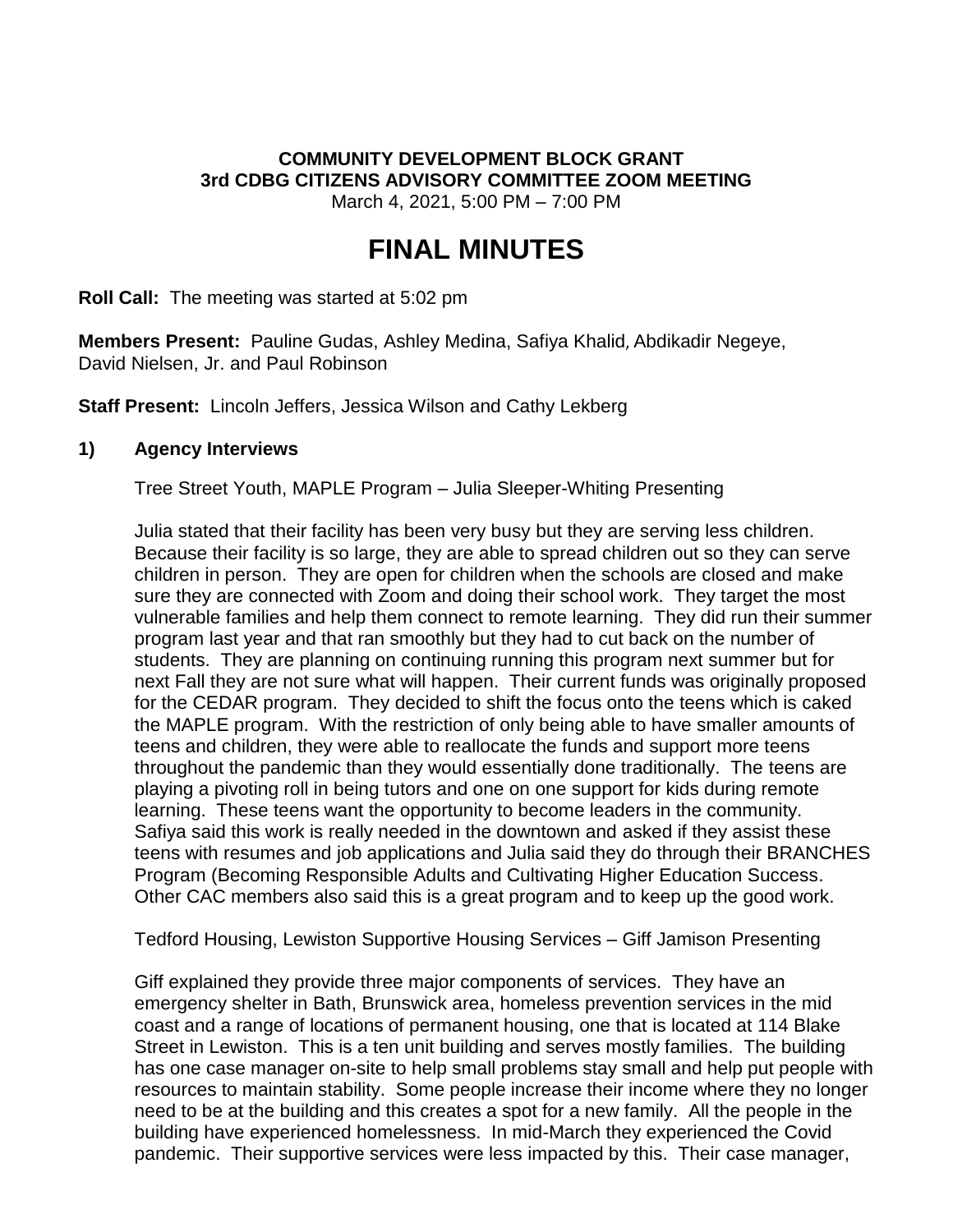Anthony has an office on-site and comes in a couple of days a week. When he is not at the office, he works remotely to help people via the telephone. He is very flexible and he has stayed consistent to serve these people. Their goal is to have at least one parent in each household to maintain a job, volunteer or get training. This goal fell short this year as only 4 out of 7 were able to do that. Some of the economic opportunities dried up and Covid created a problem with children not going to school and learning remotely. They are hoping when more vacines are given, this will reverse this year. Abdi asked if the case manager helps with job assistance or help with resumes and Giff said yes. He said that Anthony helps people by referring them to the Career Center. Fafiya asked if one case manager is enough. She was concerned it was not enough to support 10 families. Giff said he is the only case manager they can support right now but he gives these families various resources to get help. Safiya asked if there were families that have moved out and got permanent, safe housing and Giff said yes. The majority of people move on because they do not need the supports anymore.

New Beginnings, Homeless Youth Educational Support Program – Allie Smith Presenting

Allie stated that this has been a tough year, particularly difficult for young people to keep connected to their education. That has been true for the children serviced by New Beginnings. A year ago they chose to deliver their services virtually. Staff could video chat with people and they worked with the DOE to get 35 tablets to distribute to children. They video chat with youth, they share their screen with us, login to their Google classroom and take us through the classes they are in and the assignments they have and the volunteers help them choose the assignments they need to focus on. The biggest shift is the drop-in center and they could not serve as many youth and earlier, they had to close it. At this time, it is now open, but is limited to how many youths they can reach and support. Having the additional support with remote schooling is very important. Homeless youth are 87% more likely than their peers to drop out of school. Finishing high school is the key to economic mobility and stability for these young people. Youth who do not finish high school are 4.5% likely to experience homelessness as adults. The good news is because of the service provider zone New Beginning's are in, staff will be able to be vaccinated and they plan to resume in person services starting on March 15<sup>th.</sup> Also, over the summer they will resume their outdoor programs where children can get out of their houses and experience nature. Abdi asked if they had to make adjustments to the residences on-site. Allie said they keep their spaces open and give them a safe space to stay. Their facility is not full all of the time. They social distance and wear masks for safety. All members thought this was a great program.

Center for Wisdom's Women, Sophia's House – Susan Kingsland Presenting

Sue stated Sophia's House is a new launch and started in 2020. This is where our focus is right now. Covid impacted their drop off center for women and they had to cut back on their services. They did give away clothing, hygiene products and also showers to women who needed them. Once they had their Covid protocol intact they will begin their programming again. They are putting that on hold until they hear from the State CDC. Goals that were proposed for this year is to provide safe and secure housing for women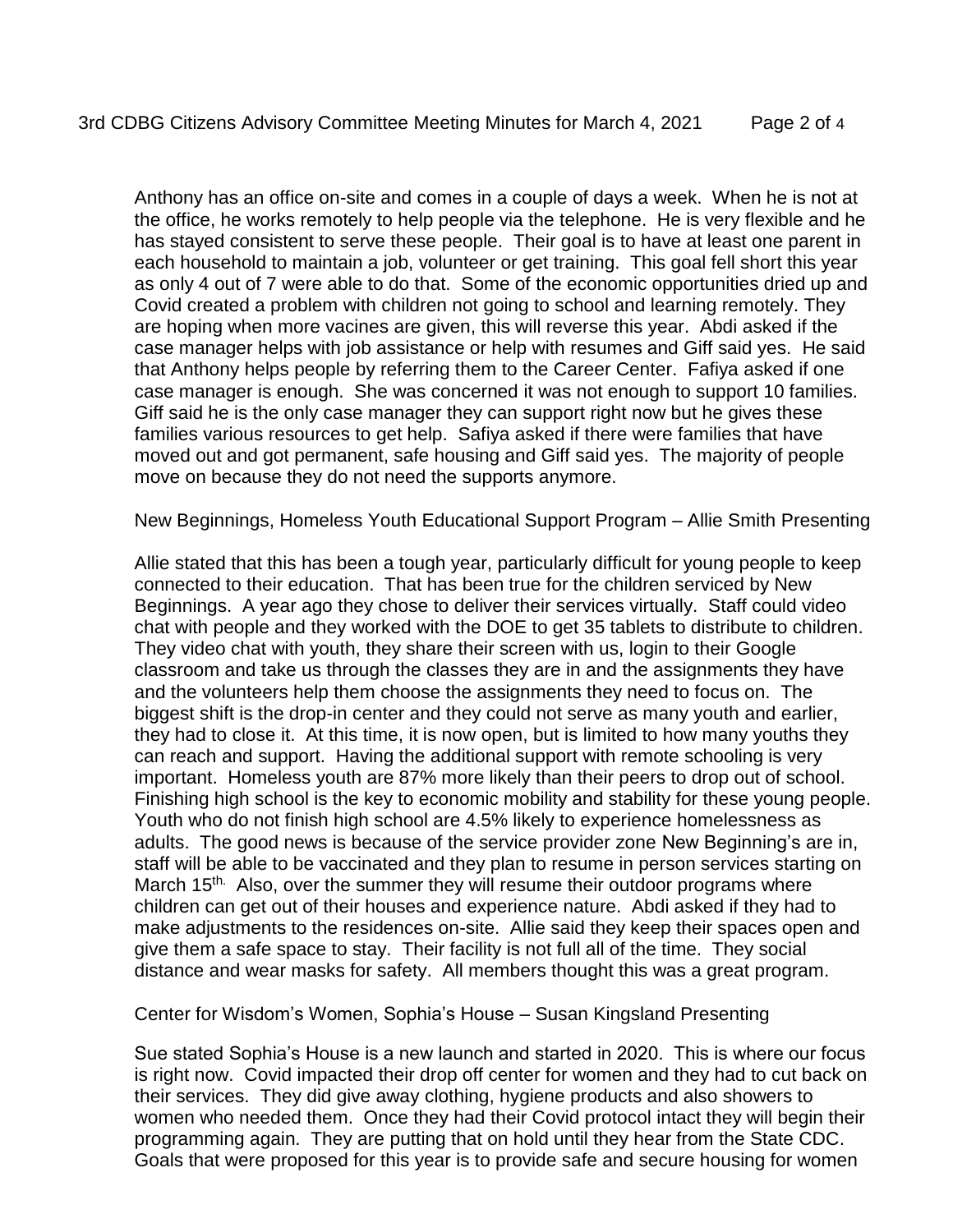in Maine. What Sophia's House does is address needs of women who are healing from trafficking, exploitation, addiction and/or incarceration and they take a housing approach with these women. They house six women at a time and they share Sophia' House with five tenants, three of whom are subsidized and the other two units are at market rate. There is no program in Maine that does what Sophia's House. It is a very unique space for these women. All women are at less than 80% of the medium income. They are all survivors of many extremely adverse childhood experiences. They establish long-term plans for affordable housing and really have done well. They also want to train volunteers for trauma informed resiliency and focus on care and support and they have succeeded doing this. They still offer women, regardless of their insurance status, trauma informed therapy and really been able to extend our reach to other health affiliates in Lewiston. They are continuing to development programming and have some programming on board right now. They cover financial literacy, are able to secure probono dental and healthcare for women and extensive dental care. Another goal that they had using CDBG funding is to support residents reentry into the workforce and increase likelihood of sustainable employment. Sophia's House is based on the Thistle Farm model out of Nashville, Tennessee. They were accepted as one of five programs in the country to become a part of their accelerated program. One goal they set was to empower women to become better mothers, daughters, friends and workers and actively participate in community life. Also, each of the women engage weekly in a care team to identify their strengths and challenges. This identifies the support they will need. Next year we are looking for similar to last year. The CDBG funds will support our program coordinator who extends to sister agencies in the community as well as provide individual support. Members had no questions for this agency but stated good job.

#### **2) Discussion of agencies deemed ineligible for CDBG Funding**

Lincoln explained that Lewiston Housing Authority had submitted an application for internet access for children but they found out from the HUD representative that this was considered an income payment and is not eligible under the HUD guidelines. He also said that Meirs submitted an application that was not complete and there were five or six policies required by HUD that needed to be written. He said he would be connecting with the Rilwan Osman, the Executive Director tomorrow to discuss the issues and he invited Abdi to be a part of that discussion. Lincoln stated that if we are audited and all requirements are not meet, they would have to pay the money back. Pauline suggested that for next year, they schedule a workshop for all applicants and inform them of all of the necessary requirements and procedures of the CDBG process so they will have plenty of time to prepare their applications properly. She said this should be done in August or September so all agencies would be on a level playing field. Abdi agreed with Pauline about training and technical support.